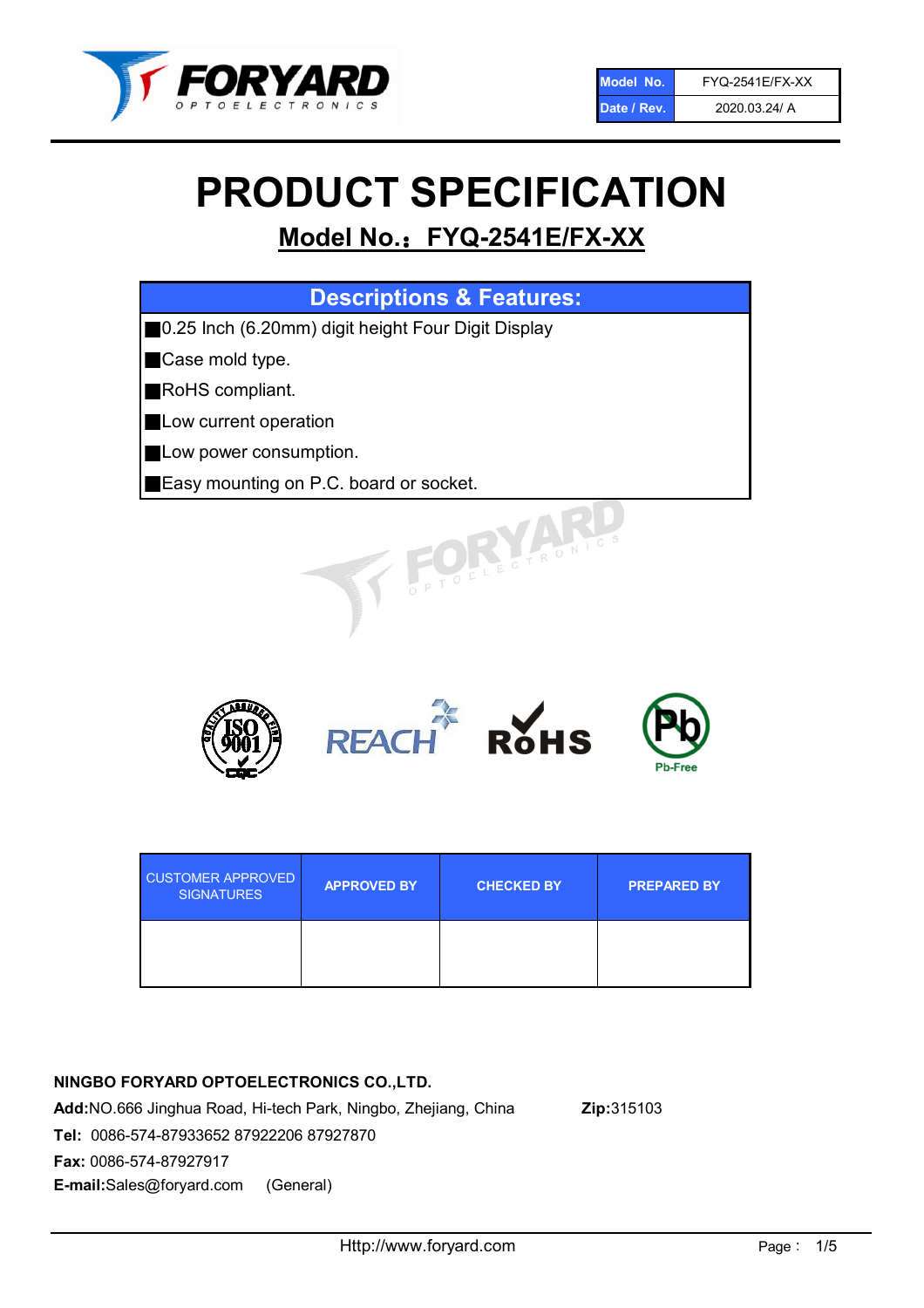

| Model No.   | <b>FYQ-2541E/FX-XX</b> |
|-------------|------------------------|
| Date / Rev. | 2020.03.24/ A          |

#### ■ -XX: REF Surface / Epoxy color

| Color<br><b>Number</b>      |                        |                           |             |                |
|-----------------------------|------------------------|---------------------------|-------------|----------------|
| REF Surface Color   O White |                        | I○ Black  ○ Gray          | $\circ$ Red | IO Green       |
| Epoxy Color                 | $\bigcirc$ Water Clear | $\circ$ White $\circ$ Red | IO Green    | $\circ$ Yellow |

#### ■ Mechanical Dimensions





Notes:

- 1. All pins are Φ0.45[.019]mm
- 2. Dimension in millimeter [inch], tolerance is ±0.25 [.010] and angle is ±1° unless otherwise noted.
- 3. Bending≤Length\*1%.
- 4.The specifications,characteristics and technical data described in the datasheet are subject to change without prior notice.
- 5.The drawing is different from the actual one, please refer to the sample.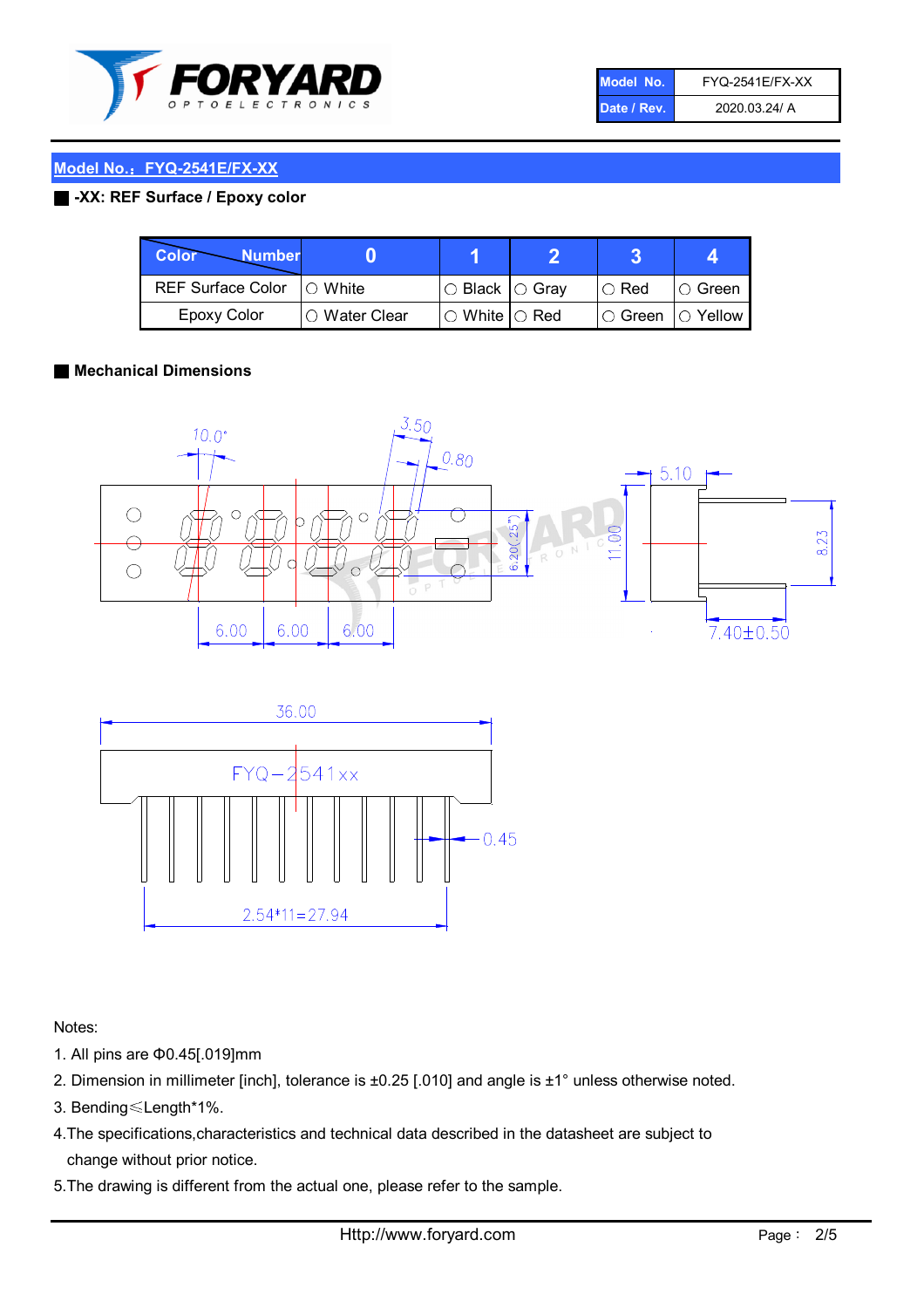

| Model No.   | <b>FYQ-2541E/FX-XX</b> |
|-------------|------------------------|
| Date / Rev. | 2020.03.24/ A          |

# ■ All Light On Segments Feature & Pin Position

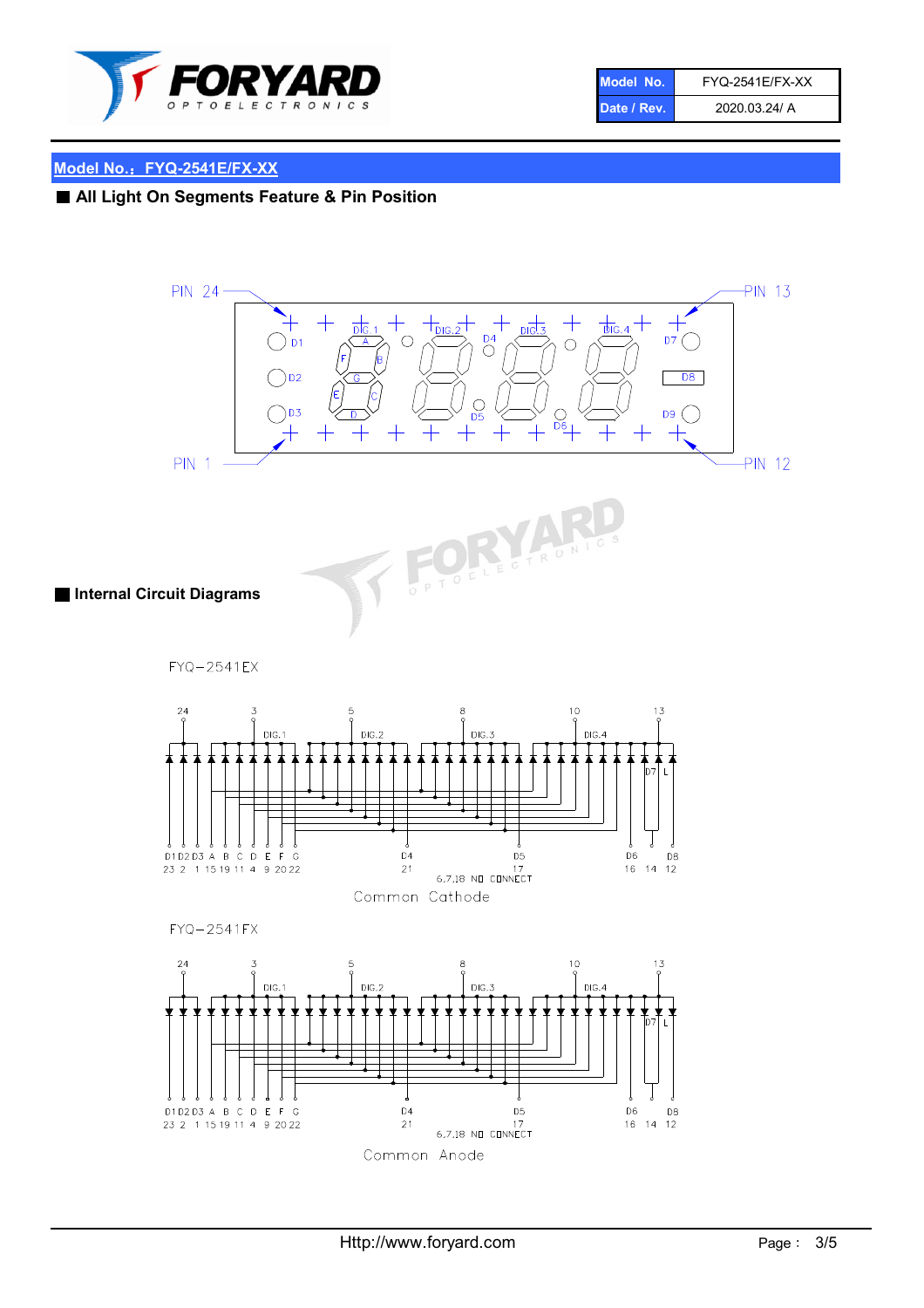

| Model No.   | <b>FYQ-2541E/FX-XX</b> |
|-------------|------------------------|
| Date / Rev. | 2020.03.24/ A          |

#### Absolute maximum

| ISUIULU IIIAAIIIIUIIII TALIIIYS |               |                       |              | (⊺a−∠J ∪ <i>)</i> |              |
|---------------------------------|---------------|-----------------------|--------------|-------------------|--------------|
| <b>Parameter</b>                | <b>Symbol</b> | <b>Test Condition</b> | <b>Value</b> |                   | <b>Unit</b>  |
|                                 |               |                       | <b>Min</b>   | <b>Max</b>        |              |
| Reverse Voltage                 | VR            | $IR = 30$             | 5            |                   |              |
| <b>Forward Current</b>          | ΙF            |                       |              | 30                | mA           |
| Power Dissipation               | Pd            |                       |              | 100               | mW           |
| <b>Pulse Current</b>            | Ipeak         | Duty=0.1mS,1KHz       |              | 150               | mA           |
| <b>Operating Temperature</b>    | Topr          |                       | $-40$        | $+85$             | $^{\circ}$ C |
| Storage Temperature             | Tstr          |                       | $-40$        | $+85$             | °C           |

#### ■ Electrical-Optical Characteristics

#### ● Color Code & Chip Characteristics:(Test Condition:IF=10mA)

Typ Max S | Hi $\textsf{Red}$  | AlGaInP | 660nm LE 20nm | 2.00 | 2.50 D | Super Red | AIGaAs/DH | 650nm | 20nm | 2.00 | 2.50 E | Orange | GaAsP | 625nm | 35nm | 2.00 | 2.50 A | Amber | GaAsP | 610nm | 35nm | 2.00 | 2.50 Y | Yellow | GaAsP | 590nm | 35nm | 2.00 | 2.50 G Yellow Green AIGaInP | 570nm | 10nm | 2.00 | 2.50 3.00 3.80 3.00 3.80 W | White | InGaN/GaN | X=0.29,Y=0.30 |CCT:9500K| 3.00 | 3.80 UHR Ultra Hi Red  $\vert$  AIGaInP  $\vert$  640nm  $\vert$  20nm  $\vert$  2.00  $\vert$  2.50 UR | Ultra Red | AlGaInP | 635nm | 20nm | 2.00 | 2.50 UE Ultra Orange | AIGaInP | 625nm | 20nm | 2.00 | 2.50 UA Ultra Amber | AIGaInP | 610nm | 20nm | 2.00 | 2.50  $UV$  Ultra Yellow  $\vert$  AlGaInP  $\vert$  590nm  $\vert$  20nm  $\vert$  2.00  $\vert$  2.50  $\text{UG}$  Ultra Yellow Green | AIGaInP | 570nm | 30nm | 2.00 | 2.50 PG | Pure Green | InGaN | 520nm | 36nm | 3.00 | 3.80 30nm 3.00 3.80 30nm 3.00 3.80 10~20 Standard brightness Forward Voltage(VF) Unit:V 15~30 10~20 10~20 625nm GaAsP 590nm **Emitting Color Dice Material** 10~21 610nm Luminous **Intensity** (Iv) Unit:mcd AlGainP 660nm GaAsP GaAsP AlGaAs/DH **Spectral** Line halfwidth (∆λ1/2) Peak Wave Length $(\lambda_{\rm P})$ UB 460nm 635nm AlGaInP AlGaInP AlGaInP InGaN/GaN AlGaInP | 570nm | 10nm | 2.00 | 2.50 | 10~20 30~105 30~135 460nm 520nm Ultra brightness **AlGaInP** AlGaInP 60nm AlGaInP 640nm Segment-to-Segment Luminous Intensity ratio(Iv-M) 1.5:1 610nm 9~20(mw) 350~450 470nm 120~180 120~180 Ultra Blue InGaN/GaN 9~20(mw) 20~50 570nm | 30nm | 2.00 | 2.50 | 20~60 470nm 590nm InGaN/GaN B Blue I InGaN 40~85 60~120~180 40~70

#### Note:

1.Luminous Intensity is based on the Foryard standards.

2.Pay attention about static for InGaN

(Ta=25℃)

(Ta=25℃)